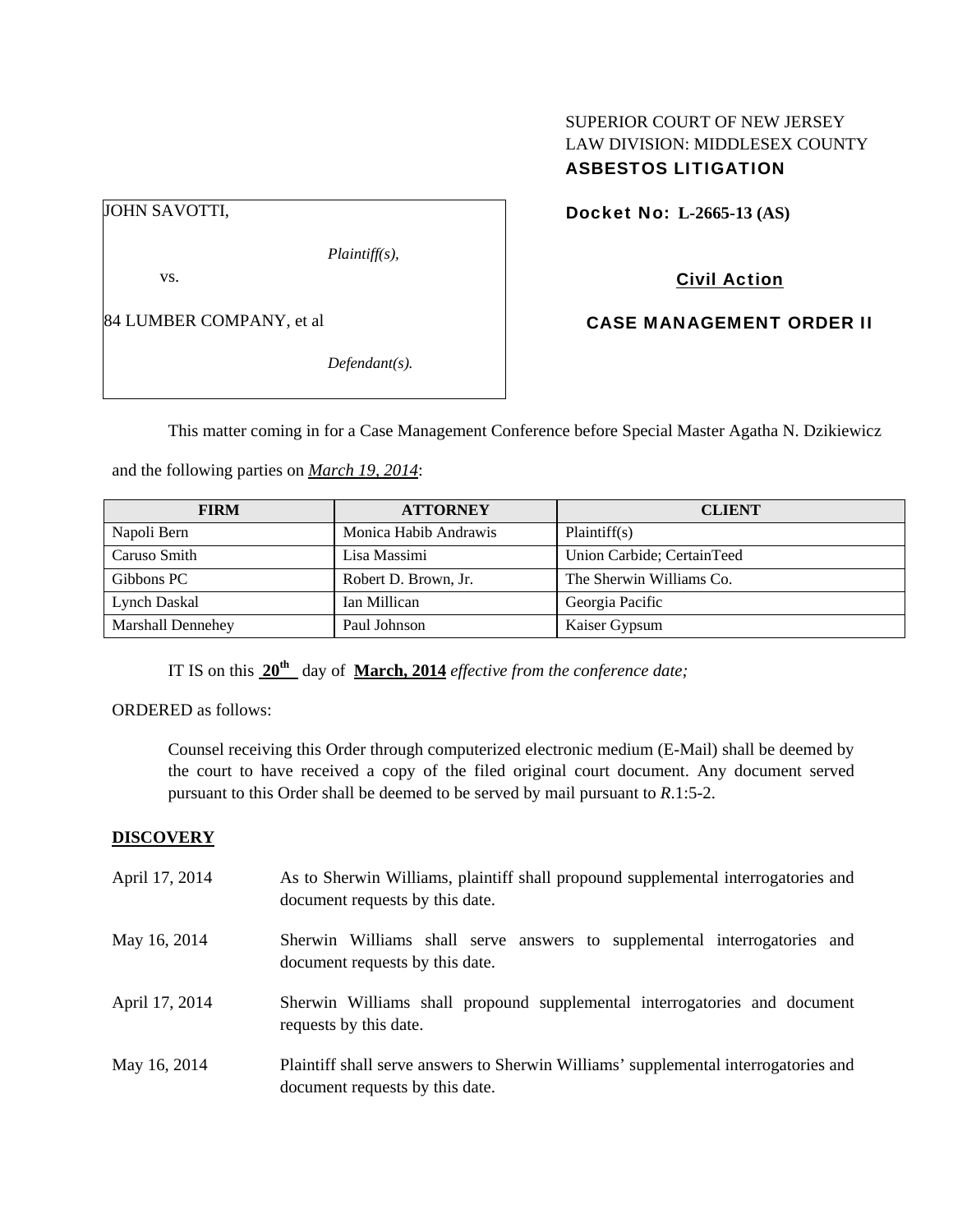- June 30, 2014 Fact discovery, including depositions, shall be completed by this date. Plaintiff's counsel shall contact the Special Master within one week of this deadline if all fact discovery is not completed.
- July 31, 2014 Depositions of corporate representatives shall be completed by this date.

#### **EARLY SETTLEMENT**

August 8, 2014 Settlement demands shall be served on all counsel and the Special Master by this date.

#### **SUMMARY JUDGMENT MOTION PRACTICE**

- August 8, 2014 Summary judgment motions shall be filed no later than this date.
- September 5, 2014 Last return date for summary judgment motions.

#### **MEDICAL DEFENSE**

- May 1, 2014 Plaintiff shall provide any outstanding medical authorizations by this date.
- April 30, 2014 Any defendant wishing to present a medical defense shall advise all counsel of its intention by entering a Notice of Appearance of Defense Medical Counsel by this date. Any defendant who does not file such an appearance by this date may be foreclosed from asserting a medical defense.
- April 30, 2014 Plaintiff is to arrange for the transfer of pathology specimens and x-rays, if any, by this date.
- September 30, 2014 Defendants shall identify its medical experts and serve medical expert reports, if any, by this date.

## **LIABILITY EXPERT REPORTS**

- August 29, 2014 Plaintiff shall identify its liability experts and serve liability expert reports or a certified expert statement by this date or waive any opportunity to rely on liability expert testimony.
- September 30, 2014 Defendants shall identify its liability experts and serve liability expert reports, if any, by this date or waive any opportunity to rely on liability expert testimony.

#### **EXPERT DEPOSITIONS**

October 31, 2014 Expert depositions shall be completed by this date. To the extent that plaintiff and defendant generic experts have been deposed before, the parties seeking that deposition in this case must file an application before the Special Master and demonstrate the necessity for that deposition. To the extent possible, documents requested in a deposition notice directed to an expert shall be produced three days in advance of the expert deposition. The expert shall not be required to produce documents that are readily accessible in the public domain.

\_\_\_\_\_\_\_\_\_\_\_\_\_\_\_\_\_\_\_\_\_\_\_\_\_\_\_\_\_\_\_\_\_\_\_\_\_\_\_\_\_\_\_\_\_\_\_\_\_\_\_\_\_\_\_\_\_\_\_\_\_\_\_\_\_\_\_\_\_\_\_\_\_\_\_\_\_\_\_\_\_\_\_\_\_\_\_\_\_\_\_\_\_\_\_\_\_\_\_\_\_\_\_\_\_\_\_\_\_\_